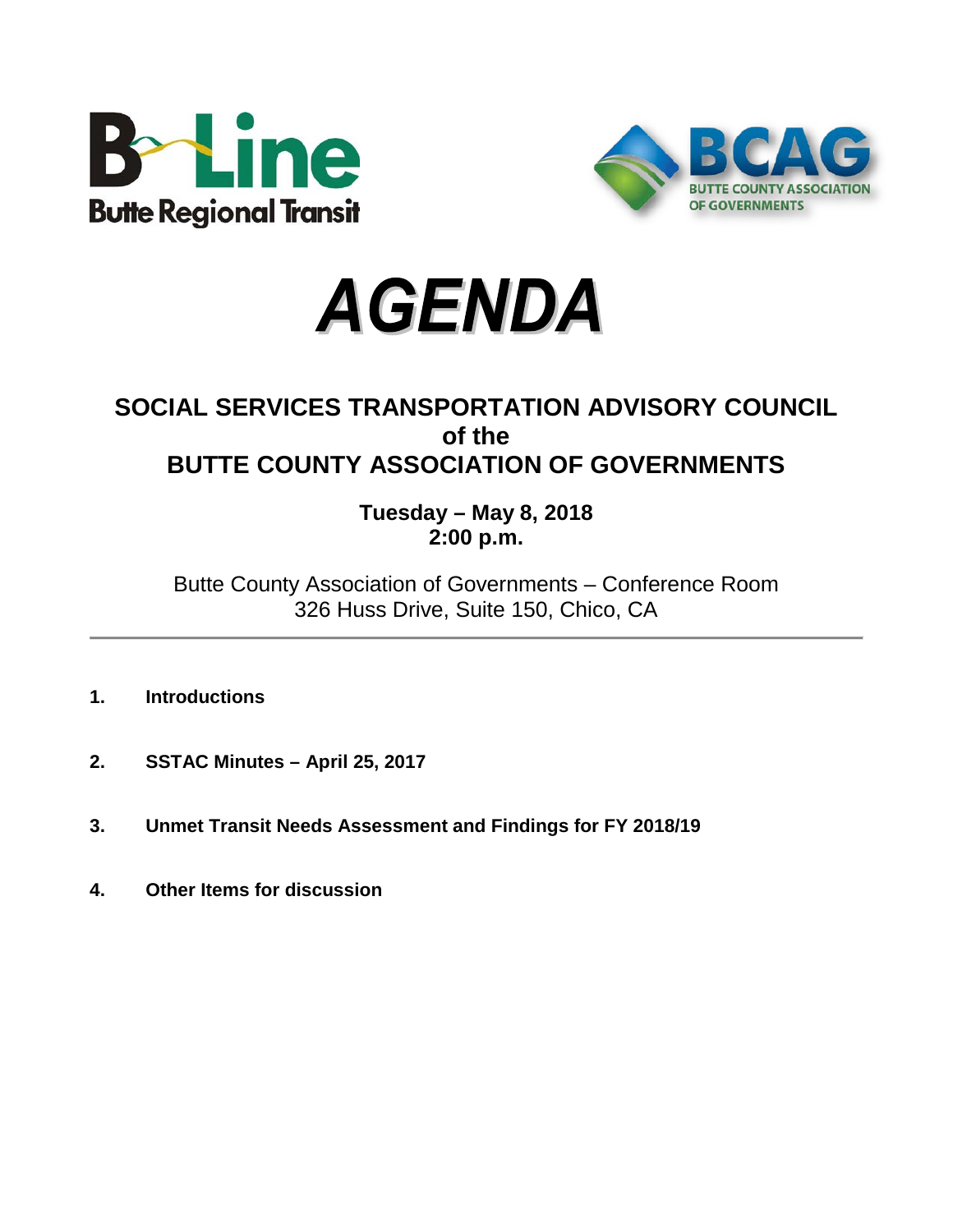



**ITEM # 2**

**Butte County Association of Governments Social Services Transportation Advisory Council (SSTAC) Draft Summary Meeting Minutes**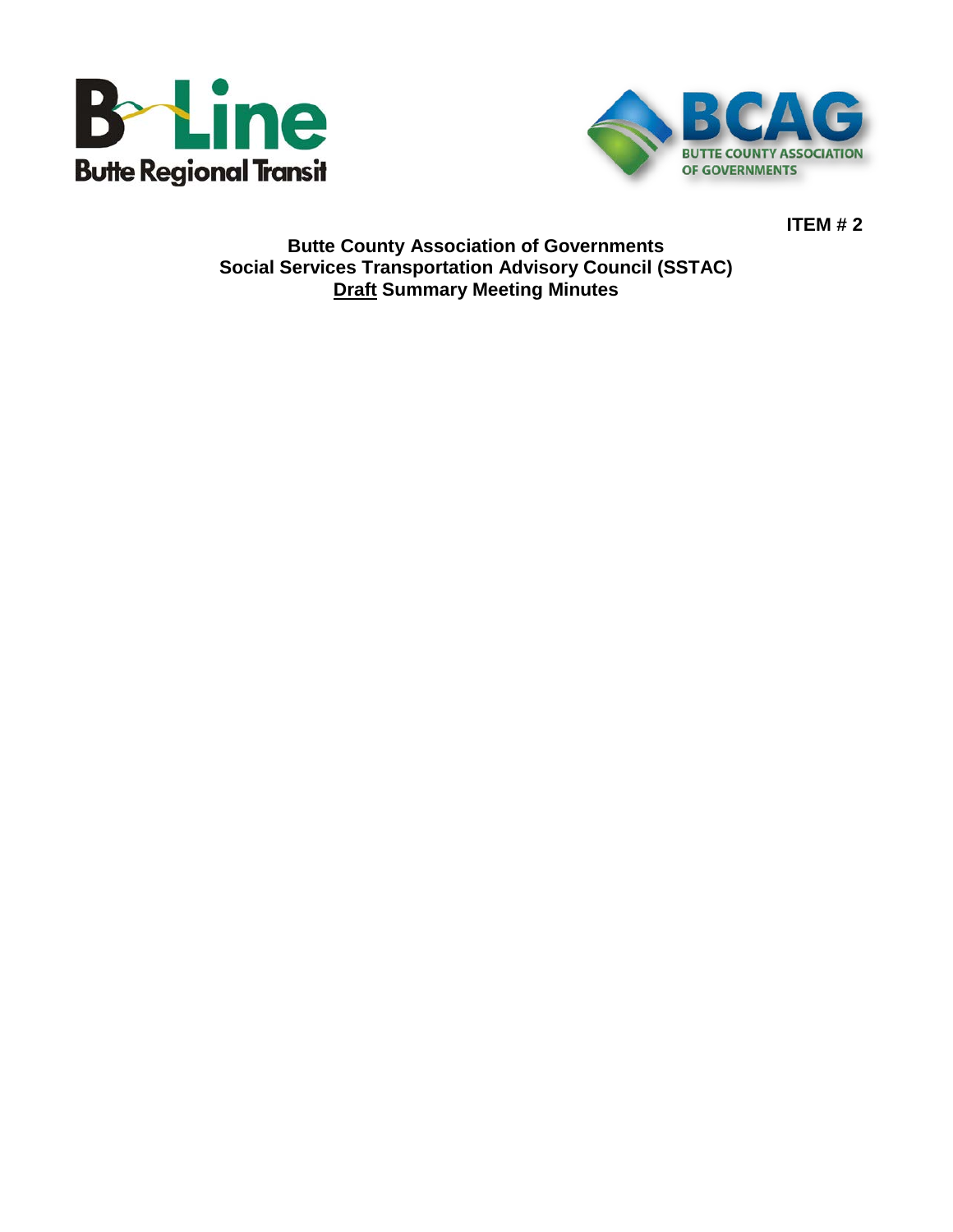



# **BCAG Social Services Transportation Advisory Item #3 Committee Action**

May 8, 2018

### **UNMET TRANSIT NEEDS ASSESSMENT AND FINDINGS FOR FY 2017/18**

**PREPARED BY:** Jim Peplow, Senior Planner

**ISSUE:** BCAG is required to prepare the Unmet Transit Needs Assessment each year as the administrator of Transportation Development Act (TDA) funds for Butte County.

**DISCUSSION**: Each year, BCAG must identify any unmet public transit needs that may exist in Butte County in order to receive state funding. If unmet transit needs are found, a further determination must be made as to whether those needs are reasonable to meet. All unmet transit needs that are reasonable to meet must be met before TDA funds are expended for non-transit uses, such as streets and roads.

Testimony has been collected through a series of public meetings that were held during February and compiled into an analysis report. Four public meetings are held in Chico, Gridley, Oroville and Paradise before the final public hearing before the BCAG Board of Directors. Attached is the Draft *Unmet Transit Needs Assessment - 2018/2019*. The Assessment examines transit dependent groups, adequacy of existing transit services, a detailed summary of the public testimony received during this year's outreach process, and staff's analysis of whether the testimony meets the definitions of unmet transit needs and reasonable to meet.

If the Board determines there are unmet transit needs that are reasonable to meet, the affected jurisdiction must satisfy those needs before any TDA funds may be expended for non-transit purposes.

Based on the testimony and analysis with the adopted definitions of unmet transit needs and reasonable to meet, the BCAG Board of Directors is **required** to make one of three findings:

- 1. There are no unmet transit needs,
- 2. There are no unmet transit needs that are reasonable to meet,
- 3. There are unmet transit needs, including needs that are reasonable to meet.